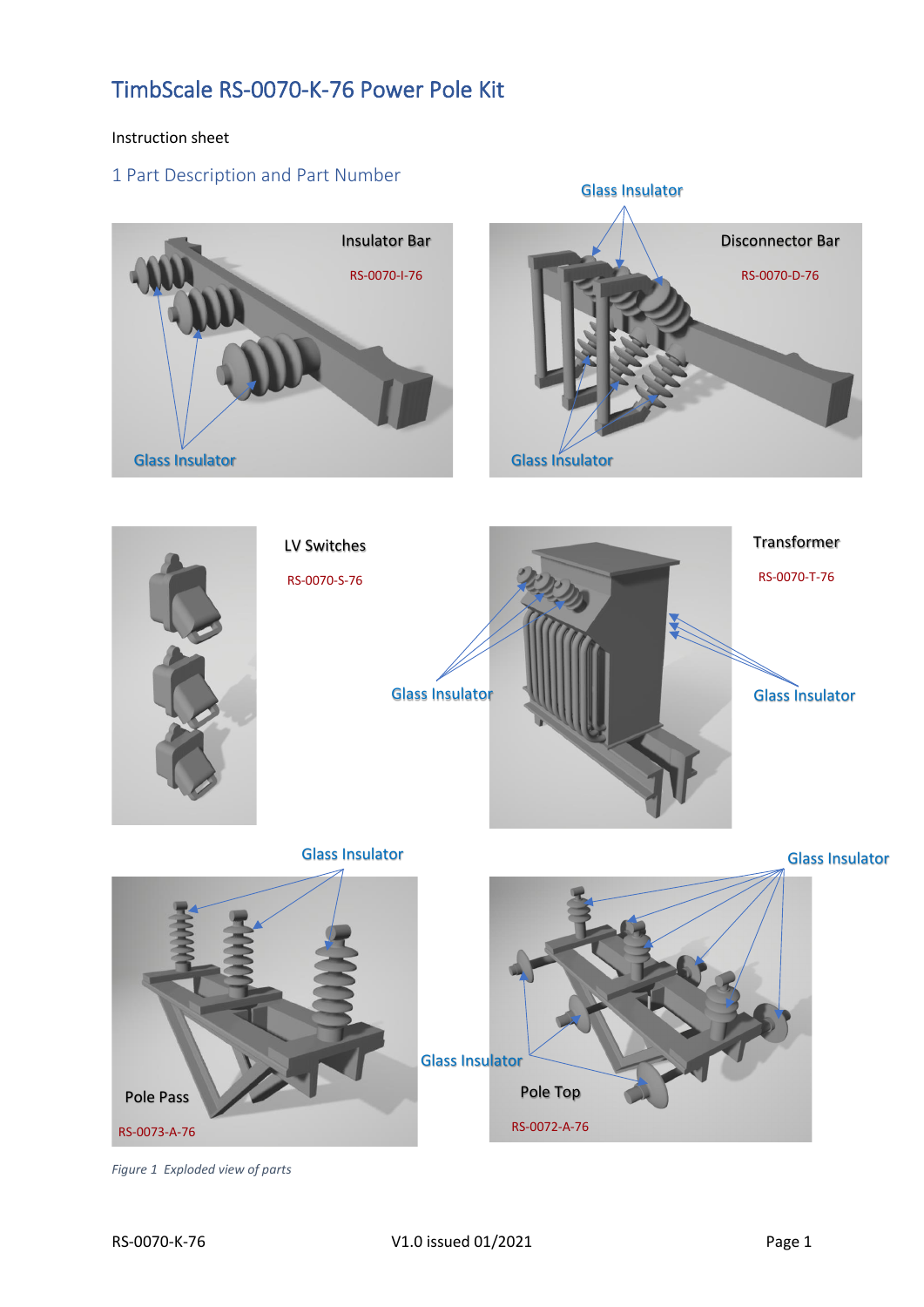A Range of parts to enable a complete 11KV High Voltage power pole distribution system to be built. The Starter kit RS-0070-K consists of 1 power pole, 1 pass through pole and 3 insulator poles. Each of RS-0071-K transformer pole, RS-0072-K top insulator pole and RS-0073-K pass through insulator pole kits are available, to extend the basic kit. Each kit consists of 3D printed parts and wooden poles ready for assembly and staining/painting.

### 2 Preparation

We suggest that most parts are best painted while still on the supports.

Carefully remove the upper supports<sup>1</sup> from the **Disconnector Bar**, then paint all of the electrical parts while they are on the supports.









Remove upper supports for painting

*Figure 2 Supports*

Once all items are painted and dry, remove from supports<sup>1</sup>

### 3 Painting

All electrical parts should be painted in a light grey or silver to emulate galvanised steel.

The Glass insulators should be painted either Ruby Red or Light Brown

Don't forget to paint all 6 Glass insulators on the *Transformer*

The *LV Switches* should be painted either bright red or white

The round wooden sticks should be painted before assembly. We recommend using an ink wash of brown or black on the wooden poles, or you can paint them a dark brown, but use diluted paint, that way the wood grain will stand out.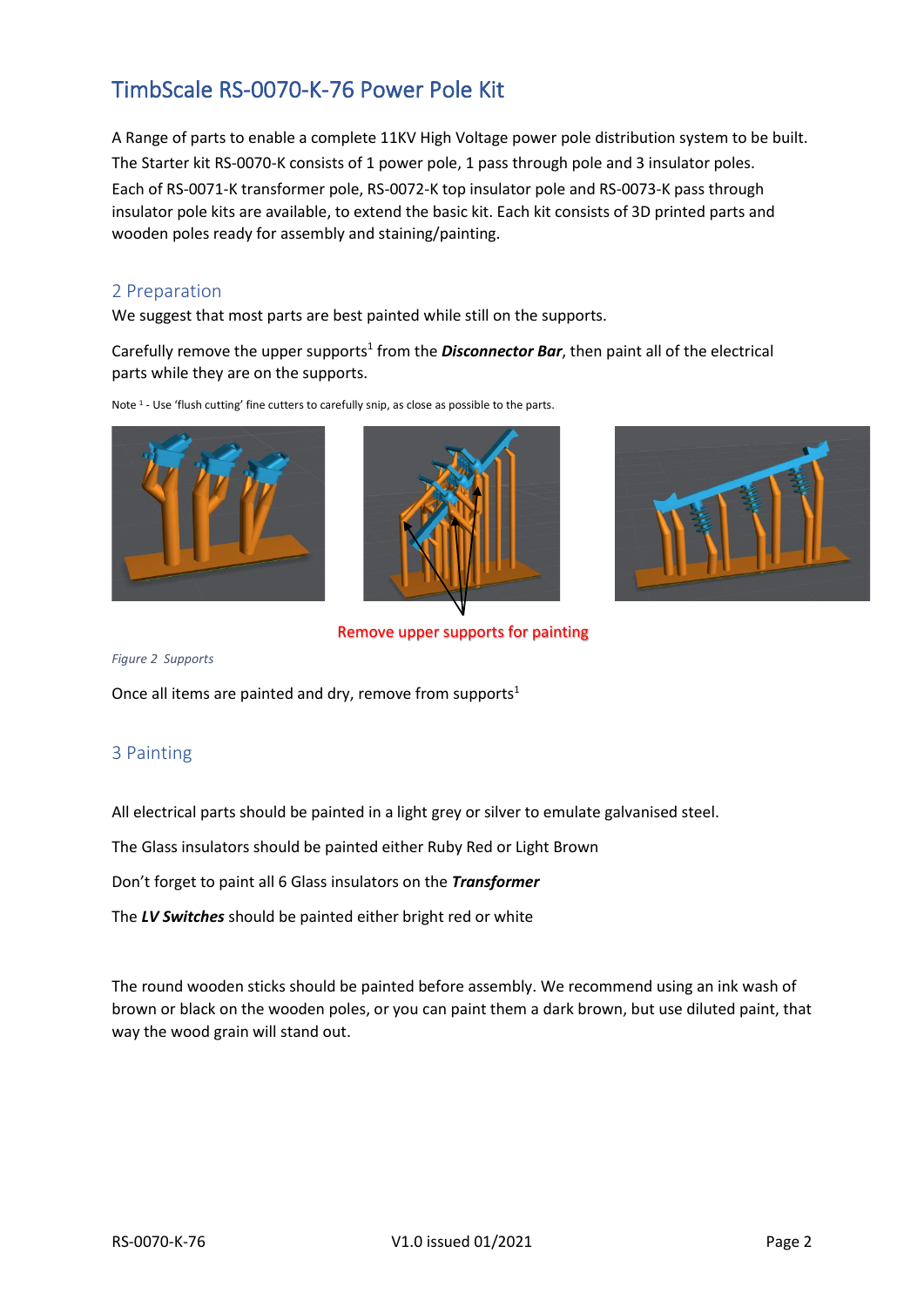4 Assembly *4a Transformer*

Apply a small drop (x4) of superglue to the inside edge of the brackets of the *Transformer* and slide the poles in, the top of the bracket should be aprox 46mm from the top of the pole (31+11+4). Ensure the poles are square to the Transformer and that the poles are level to each other.

Apply a drop of super glue to each side of the *Disconnector Bar* bracket curved protrusion and place 31mm above the Transformer bracket

Apply a drop of super glue to each side of the *Insulator Bar* bracket curved protrusion and place 11mm above the *Disconnector Bar* bracket

Apply a drop of super glue to the back of each LV Switch and apply to one of the poles, 12mm below the *Transformer* bracket, equally spaced across 8mm

*None of the above dimensions are critical, they are just suggestions*

#### *4b Pole Top & Pole Pass*

Apply a drop of super glue to the back of the vee at its lowest point on each side and each side of the half rounds in the bar and insert the wooden pole, ensure the bar is at right angles to the pole and the tip of the vee is in the center of the the pole



*Figure 3 Pole Top and Pole Pass*